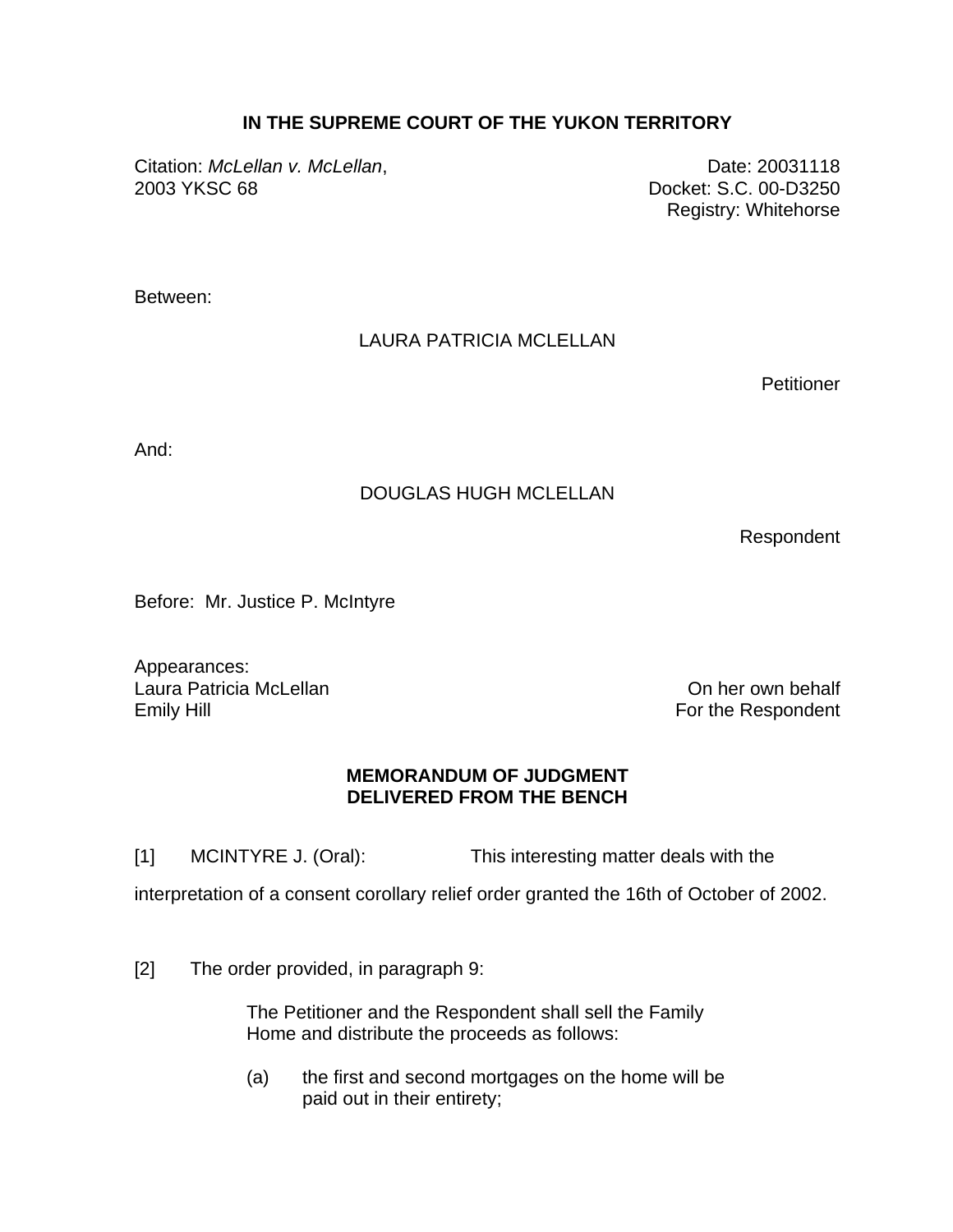- (b) should there be equity remaining from the sale after the payment set out in subparagraph (a) herein, any outstanding tax adjustment, legal fees and real estate fees arising from the sale of the home will be paid in their entirety;
- (c) should there be an equity remaining from the sale after the payments set out in subparagraphs (a) and (b) herein, the Petitioner shall receive the sum of \$2,658.00; and
- (d) the remainder of the equity of the sale after the payments set out in subparagraphs (a), (b) and (c) herein, if any, will be split equally between the Petitioner and Respondent except for the equity earned from and after August 6, 2002, which equity shall go to the Petitioner.

[3] Now with respect to this, as I understand it, the evidence is, and I think I can look at this evidence, that the home was listed on August 6, 2002 for the amount of \$169,500, and that it was taken off the market after that, and there were some repairs done to the home. It is a matter of dispute as to the value of the repairs.

[4] The applicant, who acts for herself, very vigorously asserts that she worked hard and long with respect to this.

[5] The respondent says, well, they are just typical or ordinary repairs.

[6] Leaving that aside, my attention is directed to the case of *Farenick v. Farenick*, [1981] S.J., No. 1218, where Madam Justice Carter in that case was dealing with a separation agreement; in fact, at paragraph 12 in particular, dealt with the question of surrounding circumstances and dealt with the particular clause and decided that the intention of the parties in this particular case was that the word "equity" meant the decrease in the mortgage capital and it did not contemplate inflationary increases. Madam Justice Carter says that at paragraph 16.